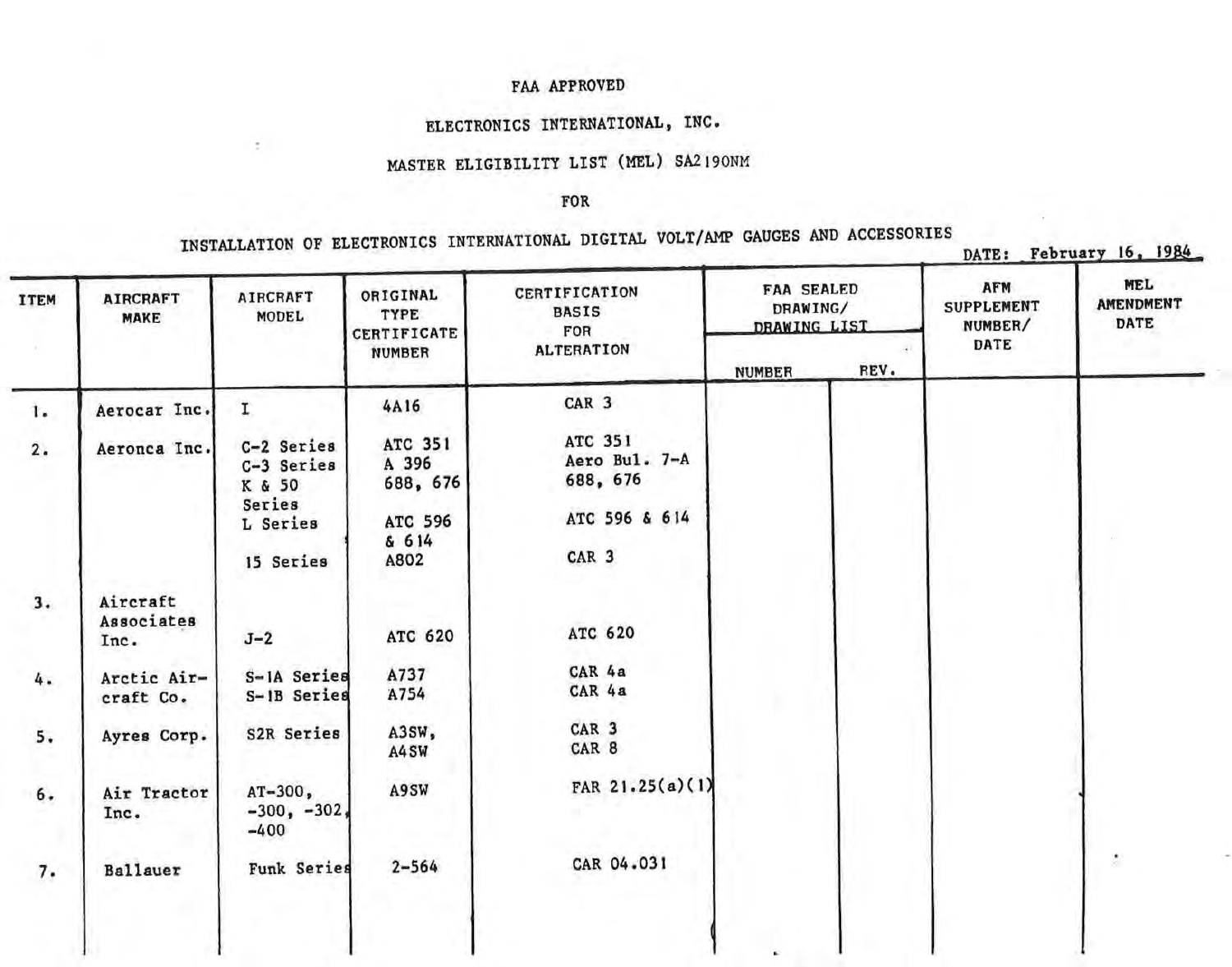### ELECTRONICS INTERNATIONAL, INC.

Ť.

### MASTER ELIGIBILITY LIST (MEL) SA2190NM

#### FOR

| <b>ITEM</b> | <b>AIRCRAFT</b><br><b>MAKE</b> | <b>AIRCRAFT</b><br>MODEL | ORIGINAL<br>TYPE<br>CERTIFICATE | CERTIFICATION<br><b>BASIS</b><br>FOR | <b>FAA SEALED</b><br>DRAWING/<br>DRAWING LIST |      | AFM<br><b>SUPPLEMENT</b><br>NUMBER/ | <b>MEL</b><br><b>AMENDMENT</b><br>DATE |
|-------------|--------------------------------|--------------------------|---------------------------------|--------------------------------------|-----------------------------------------------|------|-------------------------------------|----------------------------------------|
|             |                                |                          | <b>NUMBER</b>                   | <b>ALTERATION</b>                    | <b>NUMBER</b>                                 | REV. | DATE                                |                                        |
| 8.          | Beech Air-                     | 18 Series                | $A - 757$ ,                     | CAR 4a                               |                                               |      |                                     |                                        |
|             | craft Corp                     |                          | $-765$                          | <b>CAR 03</b>                        |                                               |      |                                     |                                        |
|             |                                | 19, 23, 24               | <b>AICE</b>                     | CAR Part 3                           |                                               |      |                                     |                                        |
|             |                                | Series<br>33, 35, 36     | 3A15                            | CAR Part 3                           |                                               |      |                                     |                                        |
|             |                                | Series                   |                                 |                                      |                                               |      |                                     |                                        |
|             |                                | 45 Series                | 5A3                             | CAR Part 03                          |                                               |      |                                     |                                        |
|             |                                | 50 Series                | 5A4                             | CAR Part 3                           |                                               |      |                                     |                                        |
|             |                                | 60 Series                | A12CE                           | FAR Part 23                          |                                               |      |                                     |                                        |
|             |                                | 65, 90 Series            | 3A20                            | CAR <sub>3</sub>                     |                                               |      |                                     |                                        |
|             |                                | 76 Series                | A29CE                           | Part 23                              |                                               |      |                                     |                                        |
|             |                                | 77 Series                | A30CE                           | Part 23                              |                                               |      |                                     |                                        |
|             |                                | F90 Series               | A31CE                           | Part 23                              |                                               |      |                                     |                                        |
|             |                                | 95, 55, 56<br>Series     | 3A16                            | CAR Part 3                           |                                               |      |                                     |                                        |
|             |                                | 58 Series                | A23CE                           | FAR Part 23                          |                                               |      |                                     |                                        |
|             |                                | 99, 100<br>Series        | <b>A14CE</b>                    | FAR Part 23                          |                                               |      |                                     |                                        |
|             |                                | 200 Series               | <b>A24CE</b>                    | FAR Part 23                          |                                               |      |                                     |                                        |
| 9.          | Bell Heli-                     | 47 Series                | $H-1$ , $2H3$ ,                 | CAR 6                                |                                               |      |                                     |                                        |
|             | copter Textron                 |                          | 2H1                             |                                      |                                               |      |                                     |                                        |
|             |                                |                          |                                 |                                      | i.                                            |      |                                     |                                        |
|             |                                |                          |                                 |                                      |                                               |      |                                     |                                        |
|             |                                |                          |                                 |                                      |                                               |      |                                     |                                        |
|             |                                |                          |                                 |                                      |                                               |      |                                     |                                        |
|             |                                |                          |                                 |                                      |                                               |      |                                     |                                        |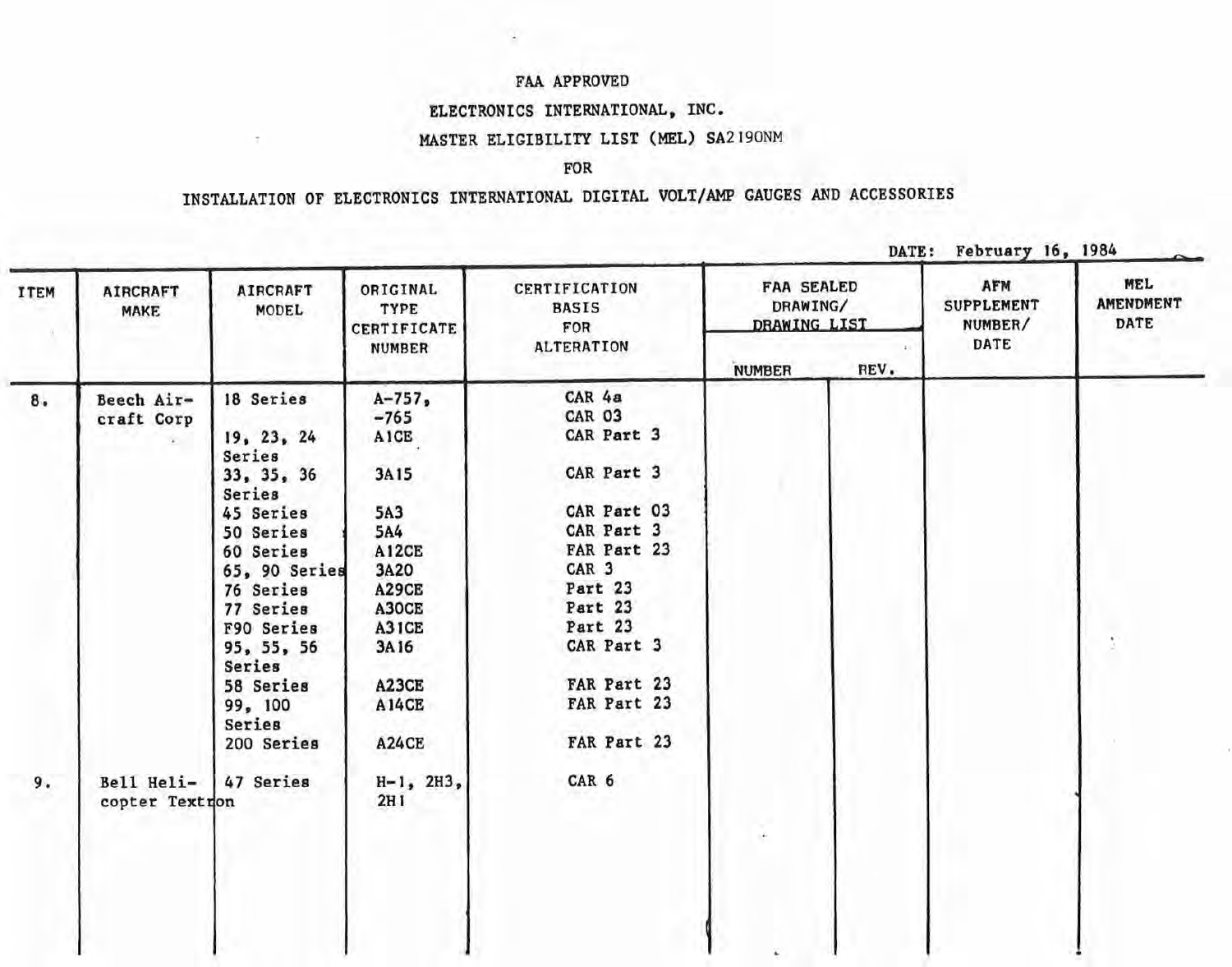# ELECTRONICS INTERNATIONAL, INC.

# MASTER ELIGIBILITY LIST (MEL) SA 2190NM

### FOR

# INSTALLATION OF ELECTRONICS INTERNATIONAL DIGITAL VOLT/AMP GAUGES AND ACCESSORIES

DATE: February 16, 1984

| <b>ITEM</b>        | <b>AIRCRAFT</b><br>MAKE          | <b>AIRCRAFT</b><br><b>MODEL</b>                                                | ORIGINAL<br>TYPE<br><b>CERTIFICATE</b>                                       | CERTIFICATION<br><b>BASIS</b><br>FOR                                                               | <b>FAA SEALED</b><br>DRAWING/<br>DRAWING LIST |                                   | <b>AFM</b><br><b>SUPPLEMENT</b><br>NUMBER/ | <b>MEL</b><br><b>AMENDMENT</b><br>DATE |
|--------------------|----------------------------------|--------------------------------------------------------------------------------|------------------------------------------------------------------------------|----------------------------------------------------------------------------------------------------|-----------------------------------------------|-----------------------------------|--------------------------------------------|----------------------------------------|
|                    |                                  |                                                                                | <b>NUMBER</b>                                                                | <b>ALTERATION</b>                                                                                  | <b>NUMBER</b>                                 | REV.                              | <b>DATE</b>                                |                                        |
| 10.                | Bellanca<br>Aircraft :-<br>Corp. | 7 Series<br>11 Series<br>14, 17 Series<br>8 Series<br>300 Series<br>400 Series | $A - 759$<br>$A-761,$<br>796<br>$A-18CE$<br>A2ICE<br><b>ATC328</b><br>ATC319 | CAR Part 4a<br>CAR 4a<br>CAR <sub>3</sub><br>FAR Part 23<br>FAR Part 23<br><b>ATC328</b><br>ATC319 |                                               |                                   |                                            |                                        |
| 11.                | British<br>Aerospace             | Twin Pioneer<br>Series 2 & 3<br>Beagle B206<br>Series 1 & 2<br>Beagle B121     | <b>7A7</b><br>A11EU<br>A22EU                                                 | <b>CAR 10</b><br>FAR 21.29<br>(CAR <sub>3</sub> )<br>FAR 21.29                                     |                                               |                                   |                                            |                                        |
|                    |                                  | Series 1, 2<br>&3                                                              |                                                                              | (FAR 23)                                                                                           |                                               |                                   |                                            |                                        |
| 12.                | Cessna<br>Aircraft               | 120, 140<br>Series<br>150, 152                                                 | A768,<br>5A2                                                                 | CAR 4a<br>CAR 3 (CAR 4a)                                                                           | $4 - 14$<br>in a                              |                                   |                                            |                                        |
| $\mathbf{r}$<br>v. | $\alpha = 0$                     | Series<br>170 Series<br>172, 175                                               | 3A19<br>A799                                                                 | CAR Part 3<br>CAR Part 03                                                                          | $\cdots$                                      | $\overline{a}$ , $\overline{a}$ , | For St. Aver                               |                                        |
|                    |                                  | Series<br>177 Series                                                           | $3A12$ ,<br>3A17<br>A13CE,<br>A2OCE                                          | CAR Part 3<br>FAR Part 23                                                                          |                                               |                                   |                                            |                                        |
|                    |                                  | 180 Series                                                                     | 5A6                                                                          | CAR Part 3                                                                                         |                                               |                                   |                                            |                                        |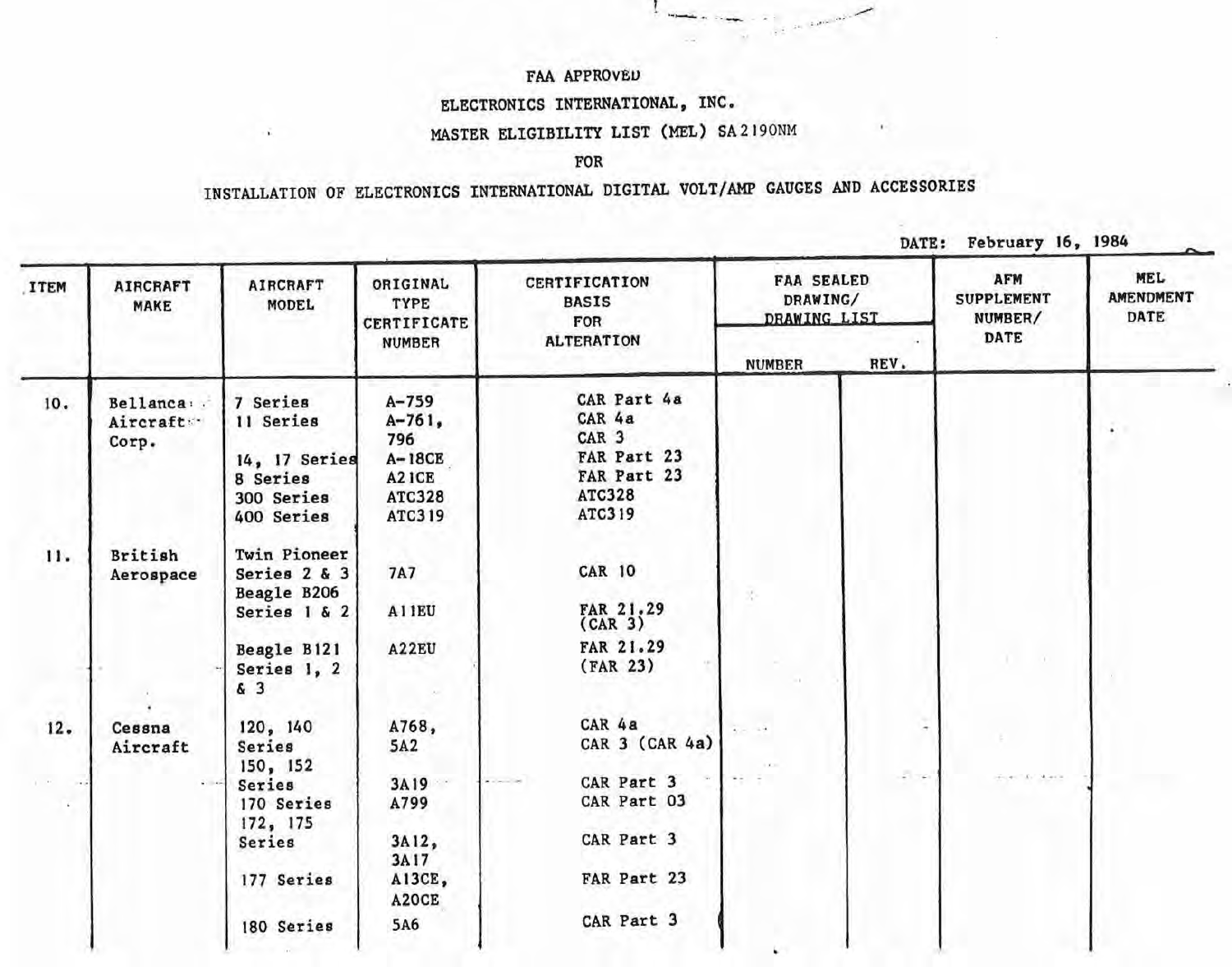#### ELECTRONICS INTERNATIONAL, INC.

### MASTER ELIGIBILITY LIST (MEL) SA2190NM

 $\rightarrow$ 

#### FOR

./

| ITEM | <b>AIRCRAFT</b><br>MAKE     | <b>AIRCRAFT</b><br>MODEL                 | ORIGINAL<br>TYPE<br><b>CERTIFICATE</b> | <b>CERTIFICATION</b><br><b>BASIS</b><br>FOR | <b>FAA SEALED</b><br>DRAWING/<br>DRAWING LIST |      | <b>AFM</b><br><b>SUPPLEMENT</b><br>NUMBER/ | <b>MEL</b><br><b>AMENDMENT</b><br>DATE |
|------|-----------------------------|------------------------------------------|----------------------------------------|---------------------------------------------|-----------------------------------------------|------|--------------------------------------------|----------------------------------------|
|      |                             |                                          | <b>NUMBER</b>                          | <b>ALTERATION</b>                           | <b>NUMBER</b>                                 | REV. | DATE                                       |                                        |
| 12.  | Cessna<br>Aircraft          | 182, 185<br>Series                       | 3A13, 3A24                             | CAR Part 3                                  |                                               |      |                                            |                                        |
|      | (Cont 'd)                   | 188 Series                               | A9CE                                   | FAR Part 21                                 |                                               |      |                                            |                                        |
|      |                             | 190 Series                               | $A - 790$                              | CAR <sub>3</sub>                            |                                               |      |                                            |                                        |
|      |                             | 207 Series                               | <b>A16CE</b>                           | FAR Part 23                                 |                                               |      |                                            |                                        |
|      |                             | 210 Series                               | 3A21                                   | CAR Part 3                                  |                                               |      |                                            |                                        |
|      |                             | 303, 305<br>Series                       | 5A5, 3A14                              | CAR Part 3                                  |                                               |      |                                            |                                        |
|      |                             | 310 Series                               | 3A10                                   | CAR <sub>3</sub>                            |                                               |      |                                            |                                        |
|      |                             | 320, 335, 340<br>Series                  | 3A25                                   | CAR Part 3                                  |                                               |      |                                            |                                        |
|      |                             | 336                                      | A2CE                                   | CAR <sub>3</sub>                            |                                               |      |                                            |                                        |
|      |                             | 337                                      | A6CE                                   | CAR Part 3                                  |                                               |      |                                            |                                        |
|      |                             | 401, 402,<br>411, 414, 421<br>425 Series | A7CE                                   | CAR Part 3                                  |                                               |      |                                            |                                        |
|      |                             | 404                                      | A25CE                                  | FAR Part 23                                 |                                               |      |                                            |                                        |
| 13.  | Child,<br>Doyle F.          | $S-1$ , $S-2$<br>Series<br>(Pitts)       | <b>A8SO</b>                            | FAR 21 (FAR 23)                             |                                               |      |                                            |                                        |
| 14.  | Consolidated<br>Aeronautics | Colonial C.<br>Series, Lake              |                                        |                                             |                                               |      |                                            |                                        |
|      |                             | LA Series                                | 1A13                                   | <b>CAR 03</b>                               |                                               |      |                                            |                                        |
| 15.  | Enstrom                     | F Series,                                | <b>HICE</b>                            | CAR Part 6                                  |                                               |      |                                            |                                        |
|      | Helicopter                  | 280 Series                               |                                        |                                             |                                               |      |                                            |                                        |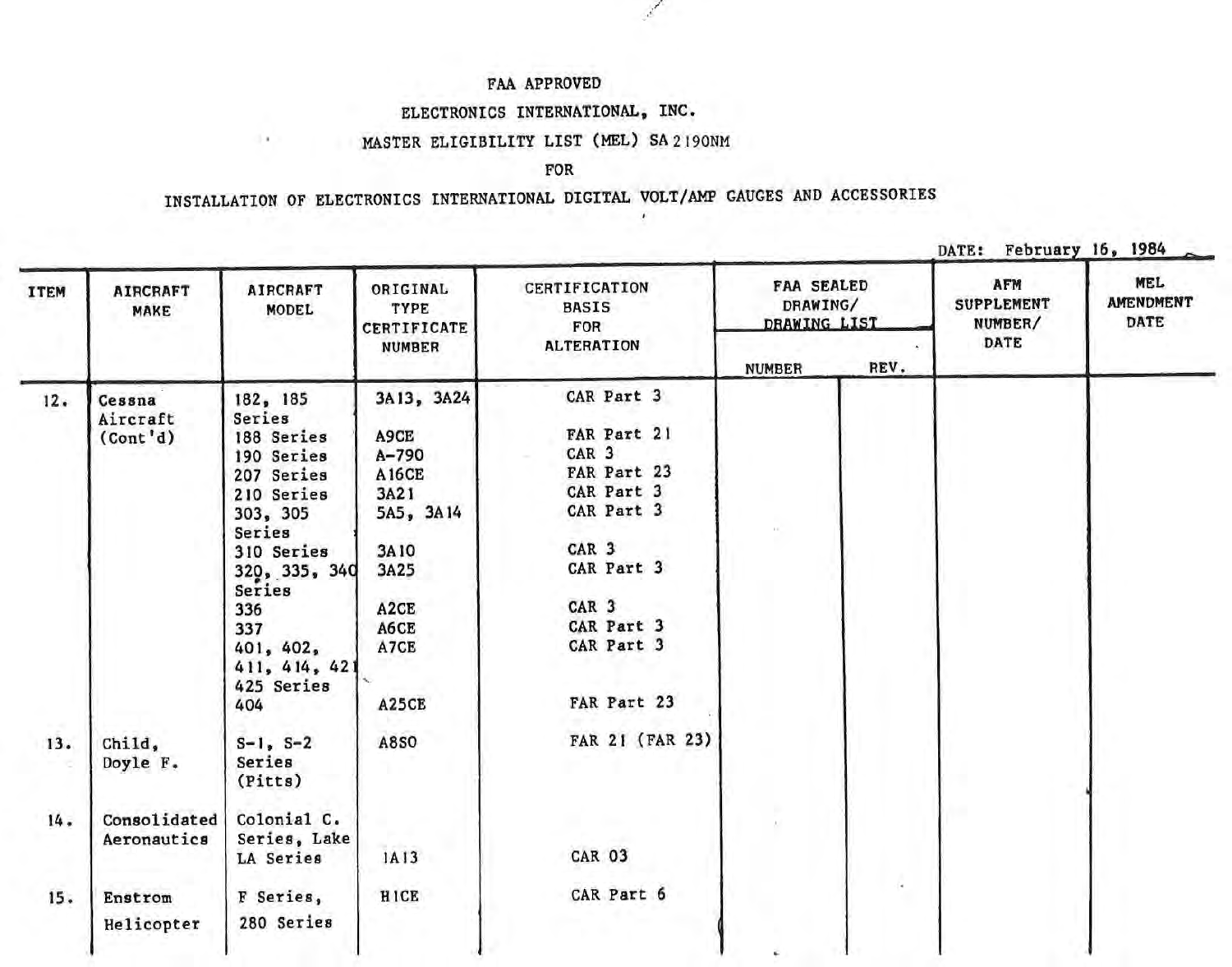# . FAA APPROVTm

w

# ELECTRONICS INTEF *IAL,* INC.

### MASTER ELIGIBILITY LIST (MEL) SA 2 190NM.

#### FOR

# INSTALLATION OF ELECTRONICS INTERNATIONAL DIGITAL VOLT/AMP GAUGES AND ACCESSORIES

DATE: February 16, 1984

TY.

| TEM | <b>AIRCRAFT</b><br><b>MAKE</b> | <b>AIRCRAFT</b><br><b>MODEL</b>      | ORIGINAL<br><b>TYPE</b><br><b>CERTIFICATE</b><br><b>NUMBER</b>        | <b>CERTIFICATION</b><br><b>BASIS</b><br>FOR<br><b>ALTERATION</b>  | <b>FAA SEALED</b><br>DRAWING/<br><b>DRAWING LIST</b> |      | <b>AFM</b><br><b>SUPPLEMENT</b><br>NUMBER/<br><b>DATE</b> |  | MEL<br><b>AMENDMENT</b><br><b>DATE</b> |
|-----|--------------------------------|--------------------------------------|-----------------------------------------------------------------------|-------------------------------------------------------------------|------------------------------------------------------|------|-----------------------------------------------------------|--|----------------------------------------|
|     |                                |                                      |                                                                       |                                                                   | <b>NUMBER</b>                                        | REV. |                                                           |  |                                        |
| 16. | Great Lakes                    | 2T Series                            | ATC-167<br>$2 - 3339$<br><b>ATC228</b><br>ATC354<br>A <sub>18EA</sub> | ATC-167<br>$2 - 3339$<br><b>ATC228</b><br>ATC354<br><b>FAR 23</b> |                                                      |      |                                                           |  |                                        |
| 17. | Gulfstream<br>American         | Grumman:<br>G-164 Series<br>G Series | 1A16<br>1A17,                                                         | CAR $8.10(a)(1)$<br>CAR 4b                                        |                                                      |      |                                                           |  |                                        |
|     |                                | AA Series<br><b>GA Series</b>        | A12EA<br>A11EA,<br><b>A16EA</b><br>A17S0                              | <b>FAR 23</b><br><b>FAR 23</b>                                    |                                                      |      |                                                           |  |                                        |
| 18. | Hiller<br>Aviation             | UH-12 Series                         | 6H1, 6H2,<br>4H10,<br>4H11,<br>H <sub>1</sub> WE                      | CAR 6                                                             |                                                      |      |                                                           |  |                                        |
| 19. | Hughes<br>Helicopters          | 300 Series,<br>269 Series            | 4H12                                                                  | CAR Part 6                                                        |                                                      |      |                                                           |  |                                        |
| 20. | Hynes                          | $H - 2$ , $H - 4$<br>Series          | 2H2                                                                   | CAR Part 6                                                        |                                                      |      |                                                           |  |                                        |
| 21. | Maule Air-<br>craft Corp.      | M Series                             | 3A23                                                                  | CAR Part 3                                                        |                                                      |      |                                                           |  |                                        |
| 22. | Mooney<br>Aircraft             | M20 Series                           | 2A3                                                                   | CAR <sub>3</sub>                                                  |                                                      | k.   |                                                           |  |                                        |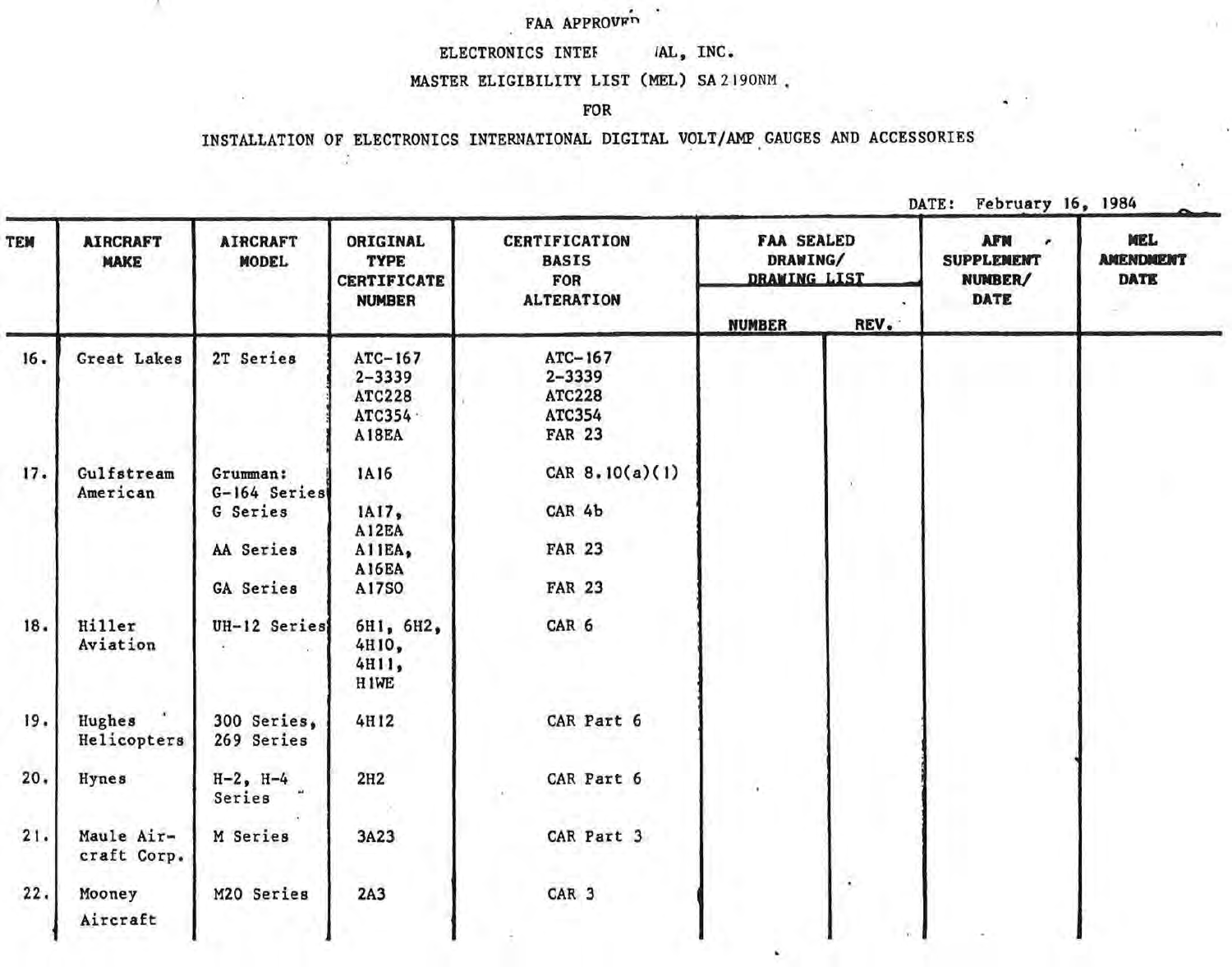# FAA APPROVED<sup>-</sup>

 $\epsilon$ 

# ELECTRONICS INTERN.  $L_{\phi}$  INC.

# MASTER ELIGIBILITY LIST (MEt) SA2190NM

#### FOR

# INSTALLATION OF ELECTRONICS INTERNATIONAL DIGITAL VOLT/AMP GAUGES AND ACCESSORIES

DATE: February 16, 1984

| TEM | <b>AIRCRAFT</b><br><b>MAKE</b>            | <b>AIRCRAFT</b><br><b>MODEL</b>                                                                                                            | <b>ORIGINAL</b><br><b>TYPE</b><br><b>CERTIFICATE</b><br><b>NUMBER</b>                                                                                                                                  | CERTIFICATION<br><b>BASIS</b><br>FOR<br><b>ALTERATION</b>                                                                                                                                                                                 | <b>FAA SEALED</b><br>DRAWING/<br>DRAWING LIST |      | <b>AFN</b><br>$\cdot$<br><b>SUPPLEMENT</b><br>NUMBER/<br>DATE | <b>MEL</b><br><b>AMENDMENT</b><br><b>DATE</b> |
|-----|-------------------------------------------|--------------------------------------------------------------------------------------------------------------------------------------------|--------------------------------------------------------------------------------------------------------------------------------------------------------------------------------------------------------|-------------------------------------------------------------------------------------------------------------------------------------------------------------------------------------------------------------------------------------------|-----------------------------------------------|------|---------------------------------------------------------------|-----------------------------------------------|
|     |                                           |                                                                                                                                            |                                                                                                                                                                                                        |                                                                                                                                                                                                                                           | <b>NUMBER</b>                                 | REV. |                                                               |                                               |
| 23. | North Ameri-<br>can Aviation              | AT-6 Series                                                                                                                                | $A - 2 - 575$                                                                                                                                                                                          | CAR 4a                                                                                                                                                                                                                                    |                                               |      |                                                               |                                               |
| 24. | Partenavia<br>Costruzioni<br>Aeronautiche | P68 Series                                                                                                                                 | A31EU                                                                                                                                                                                                  | FAR 21.29<br>(FAR 23)                                                                                                                                                                                                                     |                                               |      |                                                               |                                               |
| 25. | Pilatus<br>Britten-<br>Norman             | <b>BN</b> Series                                                                                                                           | A17EU                                                                                                                                                                                                  | FAR 21.29,<br><b>FAR 23</b>                                                                                                                                                                                                               |                                               | ť    |                                                               |                                               |
| 26. | Piper Air-<br>craft Corp.<br>$\bullet$    | J2 Series<br>J3 Series<br>J4 Series<br>J5 Series<br>PA12 Series<br>PA14 Series<br>PA15 Series<br>PA16 Series<br>PA17 Series<br>PA18 Series | <b>ATC595</b><br>ATC660,<br>$A - 691$ ,<br>$A - 692$ ,<br>A698,<br>695<br>$A - 703$<br>708,<br>A-740, 721<br>$A - 725$<br>$A - 780$<br>$A - 797$<br>$A - 800$<br>1A1<br>$A - 805$<br>$IA2$ ,<br>$AR-7$ | <b>ATC595</b><br>ATC 660<br>CAR 4a<br>CAR 4a<br>CAR 4a<br>695<br>CAR 4a<br>708<br>CAR 4a<br>CAR 4a<br>CAR <sub>3</sub><br>CAR <sub>3</sub><br>CAR <sub>3</sub><br>CAR <sub>3</sub><br>CAR <sub>3</sub><br>CAR <sub>3</sub><br>CAR 8.10(b) | à.                                            |      |                                                               |                                               |
|     |                                           | PA20 Series                                                                                                                                | 1A4                                                                                                                                                                                                    | CAR <sub>3</sub>                                                                                                                                                                                                                          |                                               | ۰    |                                                               |                                               |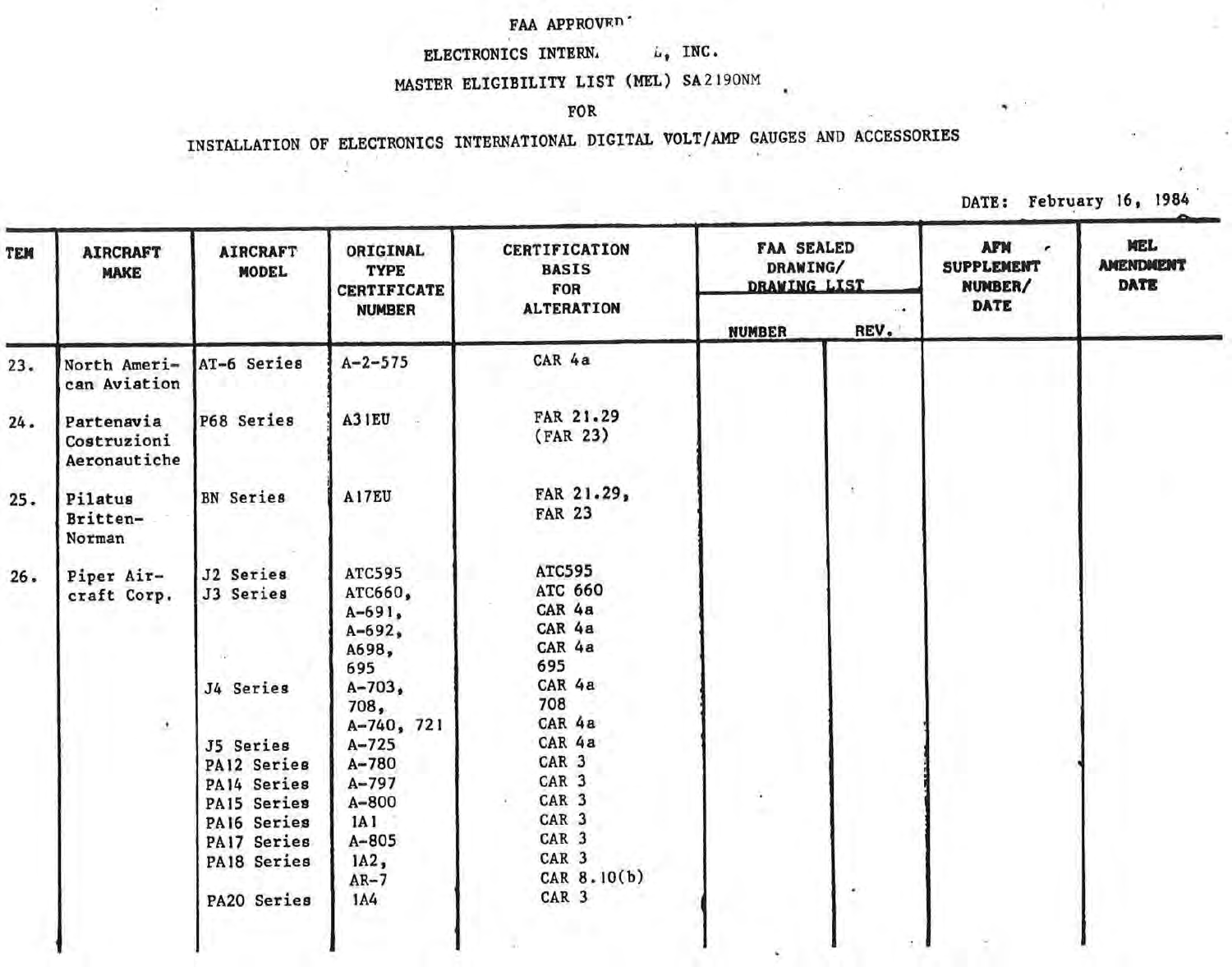w

#### ELECTRONICS INTERNA AL, INC.

# MASTER ELIGIBILITY LIST (MEL) SA2190NM

 $\sim$ 

×.

#### FOR

| EM  | <b>AIRCRAFT</b><br><b>MAKE</b>                  | <b>AIRCRAFT</b><br><b>MODEL</b>                                                                                                                                               | ORIGINAL<br><b>TYPE</b><br><b>CERTIFICATE</b>                                                                                     | <b>CERTIFICATION</b><br><b>BASIS</b><br>FOR                                                                                                                                                                                                                    | <b>FAA SEALED</b><br>DRAWING/<br><b>DRAWING LIST</b> |      | <b>AFM</b><br>٠<br><b>SUPPLEMENT</b><br>NUMBER/ | <b>MEL</b><br><b>AMENDMENT</b><br><b>DATE</b> |
|-----|-------------------------------------------------|-------------------------------------------------------------------------------------------------------------------------------------------------------------------------------|-----------------------------------------------------------------------------------------------------------------------------------|----------------------------------------------------------------------------------------------------------------------------------------------------------------------------------------------------------------------------------------------------------------|------------------------------------------------------|------|-------------------------------------------------|-----------------------------------------------|
|     |                                                 |                                                                                                                                                                               | <b>NUMBER</b>                                                                                                                     | <b>ALTERATION</b>                                                                                                                                                                                                                                              | <b>NUMBER</b>                                        | REV. | DATE                                            |                                               |
| 26. | Piper Air-<br>craft Corp.<br>(Cont 'd)          | PA22 Series<br>PA23 Series<br>PA24 Series<br>PA25 Series<br>PA 30, 39, 40<br>Series<br>PA31 Series<br>PA36 Series<br>PA38 Series<br>PA28 Series<br>PA32 Series<br>PA44 Series | 1A6<br>1A10<br>1A15<br>$2A8$ ,<br>2A10<br><b>AIEA</b><br>A8EA<br>A9SO,<br>A10S0<br>A1850<br>2A13<br>A3S0,<br><b>A7SO</b><br>A19SO | CAR <sub>3</sub><br>CAR <sub>3</sub><br>CAR <sub>3</sub><br>CAR <sub>3</sub><br>CAR 8.10(b)<br>CAR <sub>3</sub><br>CAR 3 (FAR 23)<br><b>FAR 23</b><br><b>FAR 21</b><br><b>FAR 23</b><br>CAR <sub>3</sub><br>CAR <sub>3</sub><br><b>FAR 23</b><br><b>FAR 23</b> |                                                      |      |                                                 |                                               |
| 27. | Prop-Jets Inc 200 Series<br>(Aero<br>Commander) |                                                                                                                                                                               | 3A18                                                                                                                              | CAR <sub>3</sub>                                                                                                                                                                                                                                               |                                                      |      |                                                 |                                               |
| 28. | Reims Avia-<br>tion (Cessna)                    | 172 Series<br>150 Series<br>182 Series<br>337 Series<br>177 Series                                                                                                            | A4EU,<br>A18EU<br>A13EU<br>A42EU<br>A23EU<br>A26EU                                                                                | <b>CAR 10</b><br>FAR 21.29 (CAR 3)<br>FAR 21.29<br>CAR Part 3<br>FAR 21.29 (FAR 23)<br>FAR Part 23                                                                                                                                                             |                                                      |      |                                                 |                                               |
| 29. | Robinson<br>Helicopter                          | R22                                                                                                                                                                           | H10WE                                                                                                                             | <b>FAR 27</b>                                                                                                                                                                                                                                                  |                                                      |      |                                                 |                                               |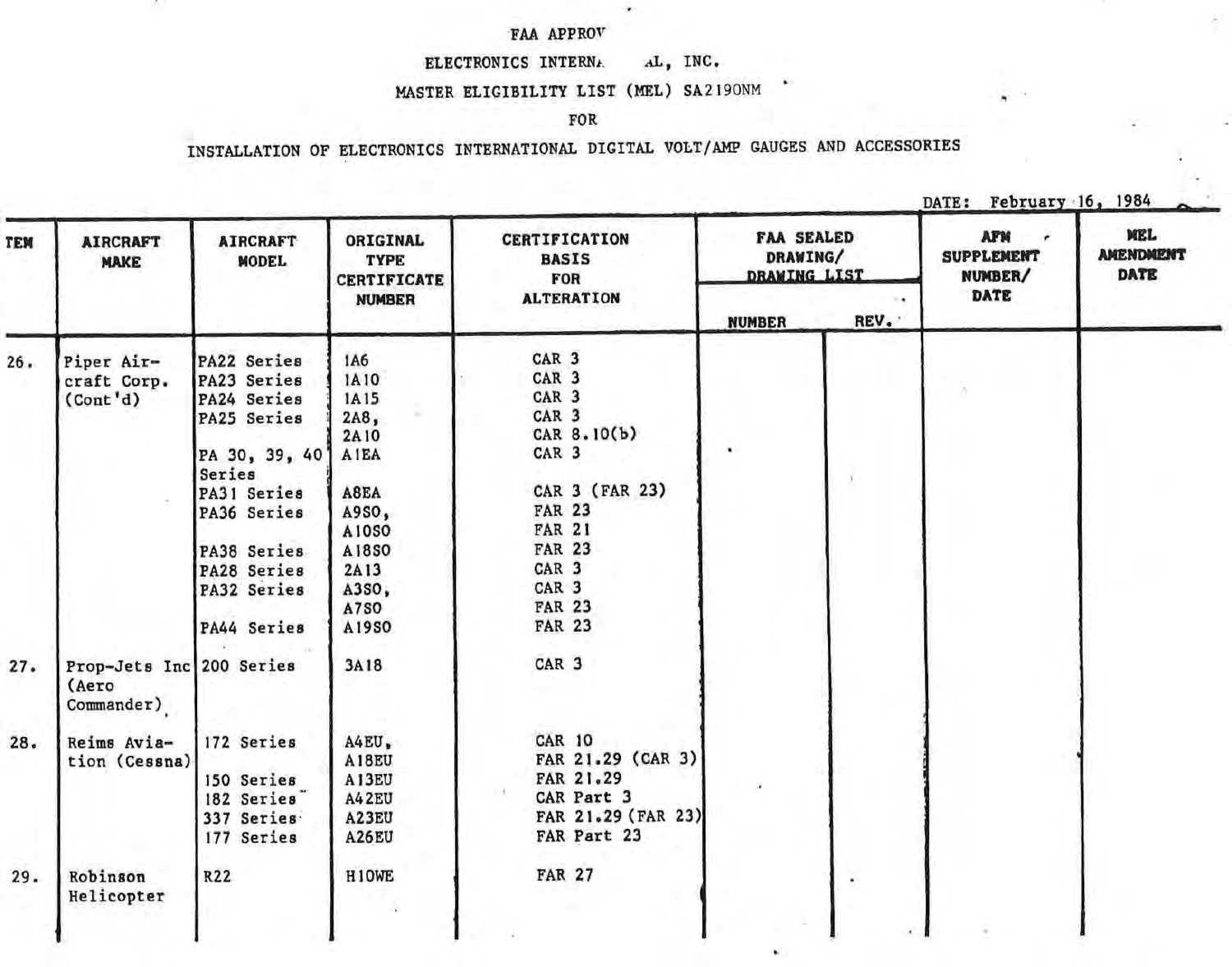#### FAA APPROVF'

=

#### ELECTRONICS INTERNAL J, INC.

 $\epsilon$ 

#### MASTER ELIGIBILITY LIST (MEL) SA2190NM

#### FOR

# INSTALLATION OF ELECTRONICS INTERNATIONAL DIGITAL VOLT/AMP GAUGES AND ACCESSORIES

DATE: February 16, 1984

×.

Y)

| TEM | <b>AIRCRAFT</b><br><b>MAKE</b>   | <b>AIRCRAFT</b><br><b>MODEL</b>         | ORIGINAL<br><b>TYPE</b><br><b>CERTIFICATE</b>                                       | CERTIFICATION<br><b>BASIS</b><br><b>FOR</b>                                         | <b>FAA SEALED</b><br>DRAWING/<br><b>DRAWING LIST</b> |                      | <b>AFM</b><br><b>SUPPLEMENT</b><br>NUMBER/ | MEL<br><b>AMENDMENT</b><br><b>DATE</b> |
|-----|----------------------------------|-----------------------------------------|-------------------------------------------------------------------------------------|-------------------------------------------------------------------------------------|------------------------------------------------------|----------------------|--------------------------------------------|----------------------------------------|
|     |                                  |                                         | <b>NUMBER</b>                                                                       | <b>ALTERATION</b>                                                                   | <b>NUMBER</b>                                        | REV.                 | <b>DATE</b>                                |                                        |
| 0.  | Rockwe11<br>International        | 111 Series,<br>112 Series,<br>11 Series | A12SO                                                                               | FAR 23 (FAR 36)                                                                     |                                                      |                      |                                            |                                        |
| 1.  | Rust, Robert<br>Ε.<br>(Chipmunk) | 21, 22<br>Series                        | A44EU                                                                               | FAR 21.29                                                                           |                                                      |                      |                                            |                                        |
| 2.  | Stearman<br>Aircraft             | C3 Series                               | $ATC55$ ,<br>$2 - 159$<br>$2 - 445$<br><b>ATC251</b>                                | ATC55<br>$2 - 159$<br>$2 - 445$<br>ATC251                                           |                                                      |                      |                                            |                                        |
|     |                                  | 4 Series                                | $2 - 155$<br>ATC305<br><b>ATC292</b>                                                | $2 - 155$<br><b>ATC305</b><br><b>ATC292</b>                                         |                                                      |                      |                                            |                                        |
|     |                                  | 6 Series                                | ATC459                                                                              | ATC459                                                                              |                                                      |                      |                                            |                                        |
| 3.  | Stinson<br>Division              | SM Series                               | <b>ATC16</b><br>ATC136<br>ATC48<br><b>ATC145</b><br><b>ATC 161</b><br><b>ATC194</b> | <b>ATC16</b><br><b>ATC136</b><br>ATC48<br><b>ATC145</b><br>ATC 161<br><b>ATC194</b> |                                                      |                      |                                            |                                        |
|     |                                  | SR Series:                              | <b>ATC298</b><br><b>ATC519</b><br><b>ATC530</b><br>ATC580<br>ATC594<br>ATC608       | <b>ATC298</b><br><b>ATC519</b><br>ATC530<br>ATC580<br><b>ATC594</b><br>ATC608       |                                                      | $\ddot{\phantom{1}}$ |                                            |                                        |
|     |                                  |                                         | ATC609                                                                              | ATC609                                                                              |                                                      |                      |                                            |                                        |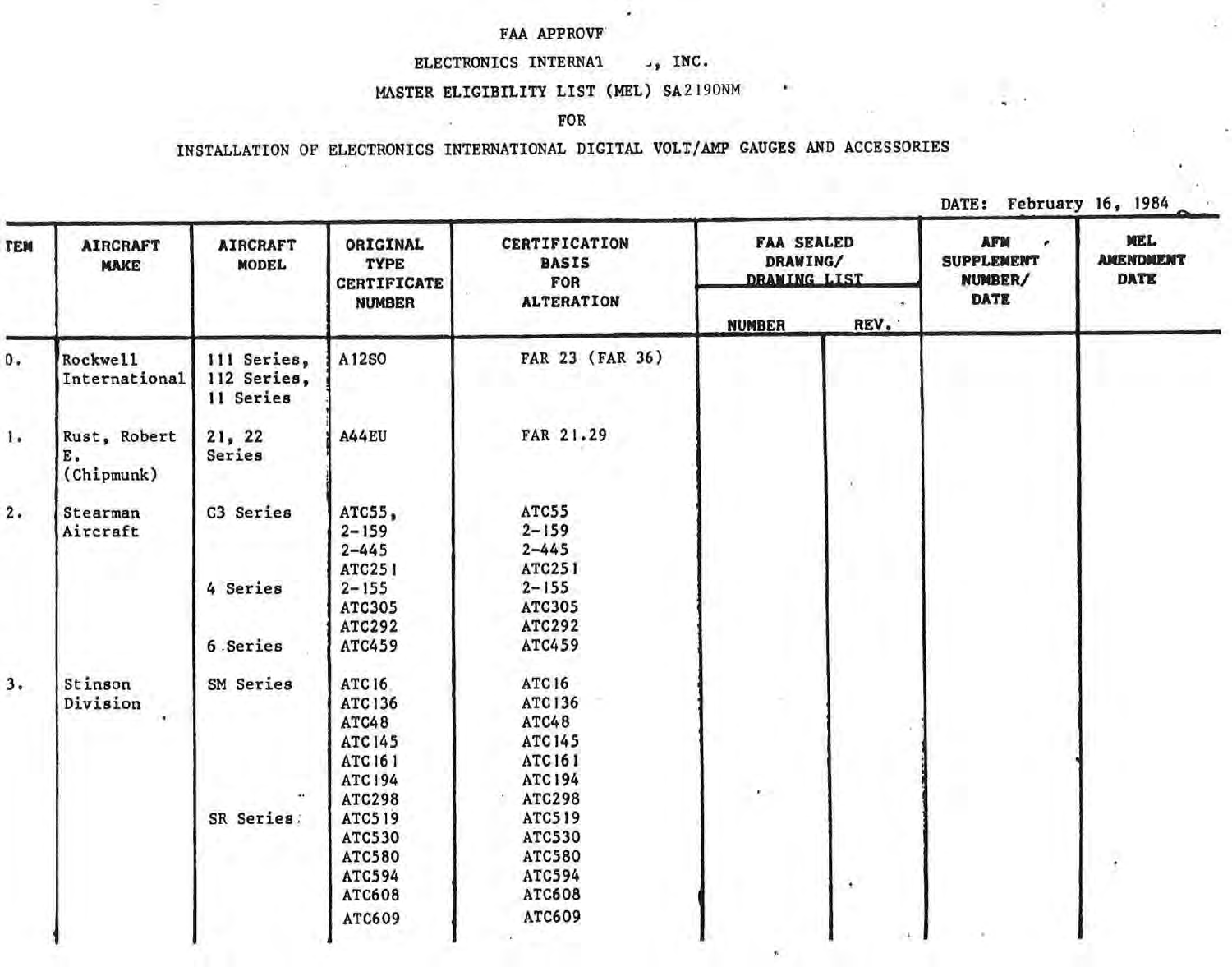#### FAA APPRO"

 $\mathbb{R}^n$ 

#### ELECTRONICS INTERNA......AL, INC.

**Service State** 

#### MASTER ELIGIBILITY LIST(MEL) SA2190NM

#### FOR

| <b>DATE:</b> | February 16, 1984 |  |  |
|--------------|-------------------|--|--|
|--------------|-------------------|--|--|

| TEM | <b>AIRCRAFT</b><br><b>MAKE</b>                 | <b>AIRCRAFT</b><br><b>MODEL</b>                                                               | ORIGINAL<br><b>TYPE</b><br><b>CERTIFICATE</b>                            | <b>CERTIFICATION</b><br><b>BASIS</b><br>FOR                                  | <b>FAA SEALED</b><br>DRAWING/<br><b>DRAWING LIST</b> |               | <b>AFM</b><br>$\overline{r}$<br><b>SUPPLEMENT</b><br>NUMBER/<br><b>DATE</b> | MEL<br><b>AMENDMENT</b><br><b>DATE</b> |
|-----|------------------------------------------------|-----------------------------------------------------------------------------------------------|--------------------------------------------------------------------------|------------------------------------------------------------------------------|------------------------------------------------------|---------------|-----------------------------------------------------------------------------|----------------------------------------|
|     |                                                |                                                                                               | <b>NUMBER</b>                                                            | <b>ALTERATION</b>                                                            | <b>NUMBER</b>                                        | REV.          |                                                                             |                                        |
| 33. | Stinson<br>Division<br>(Cont 'd)               | <b>SR</b> Series<br>(Cont 'd)                                                                 | ATC621<br>ATC625<br>ATC640                                               | ATC621<br><b>ATC625</b><br>ATC640                                            |                                                      |               |                                                                             |                                        |
| 34. | Taylorcraft<br>Aviation                        | BC & BCS<br>Series<br>19 & F21<br>Series<br>DC Series<br><b>BF</b> Series<br><b>BL</b> Series | $A - 696$<br>IA9<br>A746<br>$A - 699$<br>$A - 700$                       | CAR Part 04<br>CAR Part 3<br>CAR 4a<br>CAR 4a<br>CAR 4a                      |                                                      | $\mathcal{L}$ |                                                                             |                                        |
| 35. | Thompson,<br>Jimmie,<br>Enterprise<br>(Navion) | A through<br>H Series                                                                         | $A - 782$                                                                | CAR <sub>3</sub>                                                             |                                                      |               |                                                                             | $\frac{1}{2}$                          |
| 36. | Varga Air-<br>craft Corp.                      | 2150 Series                                                                                   | 4A19                                                                     | CAR <sub>3</sub>                                                             |                                                      |               |                                                                             |                                        |
| 37. | Waco Aircraft                                  | A Series<br>$\bullet$<br>B&C                                                                  | ATC 26,<br>664,<br>677,<br>598,<br>714,<br>ATC 41<br>ATC 123<br>ATC 168, | ATC 26<br>664<br>677<br>598<br>CAR 4a<br><b>ATC 41</b><br>ATC 123<br>ATC 168 | $\cdot$                                              | la.           |                                                                             |                                        |
|     |                                                | Series                                                                                        | ATC 538                                                                  | <b>ATC 538</b>                                                               |                                                      |               |                                                                             |                                        |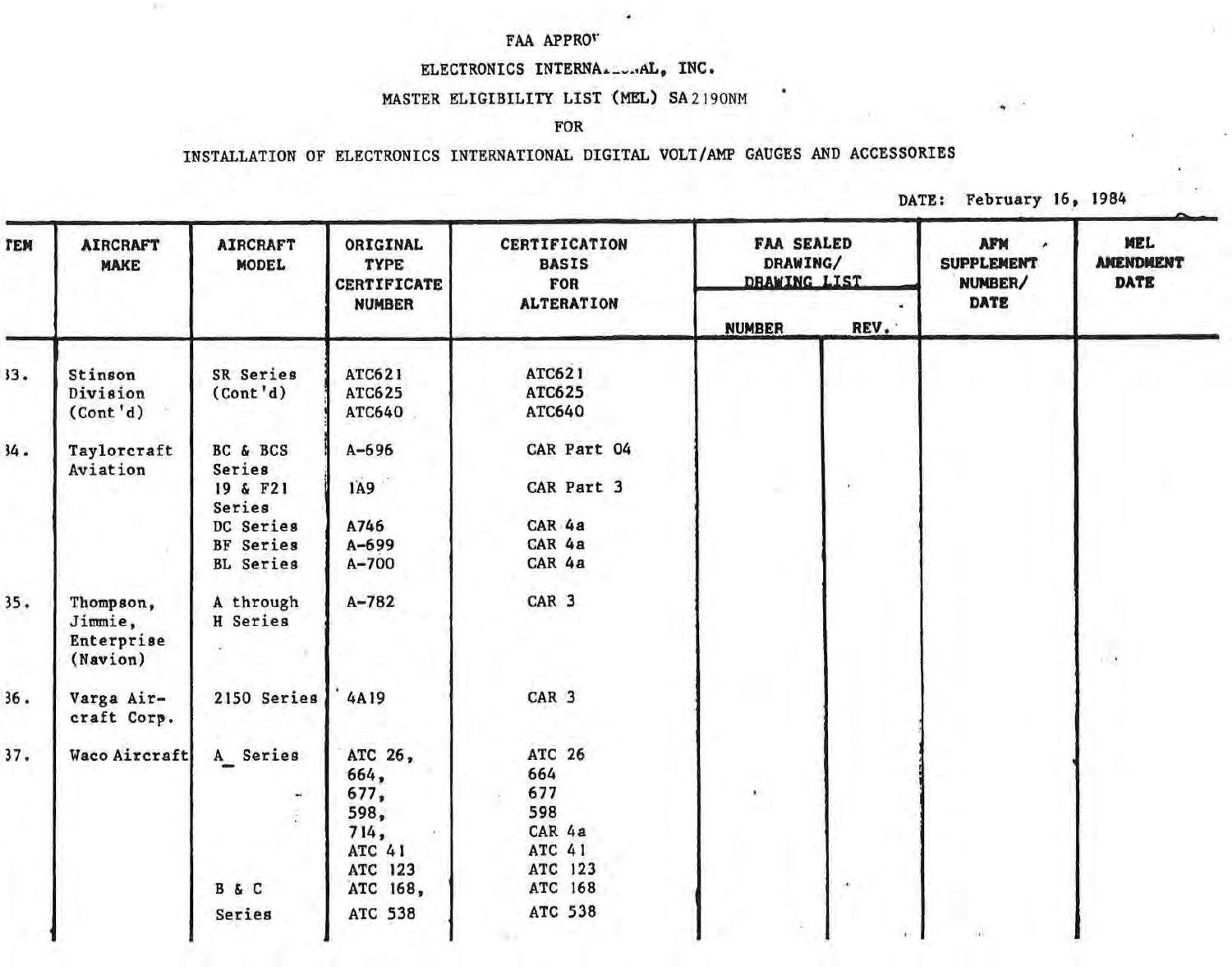## FAA APPROV'

# ELECTRONICS INTERNAL. .....L., INC.

 $\bullet$ 

 $\mathcal{L}_{\mathcal{L}}$ 

٠

 $\bullet$ 

### MASTER ELIGIBILITY LIST (MEL) SA2190NM

#### FOR

# INSTALLATION OF ELECTRONICS INTERNATIONAL DIGITAL VOLT/AMP GAUGES AND ACCESSORIES

DATE: February 16, 1984

 $\bullet$  .

S.

| ГЕМ | <b>AIRCRAFT</b><br><b>MAKE</b> | <b>AIRCRAFT</b><br><b>MODEL</b>                                                       | ORIGINAL<br><b>TYPE</b><br><b>CERTIFICATE</b>                                                                                                          | <b>CERTIFICATION</b><br><b>BASIS</b><br>FOR                                                                                                           | <b>FAA SEALED</b><br>DRAWING/<br><b>DRAWING LIST</b> |      | <b>AFM</b><br><b>SUPPLEMENT</b><br>NUMBER/ | MEL<br><b>AMENDMENT</b><br>DATE ' |
|-----|--------------------------------|---------------------------------------------------------------------------------------|--------------------------------------------------------------------------------------------------------------------------------------------------------|-------------------------------------------------------------------------------------------------------------------------------------------------------|------------------------------------------------------|------|--------------------------------------------|-----------------------------------|
|     |                                |                                                                                       | <b>NUMBER</b>                                                                                                                                          | <b>ALTERATION</b>                                                                                                                                     | <b>NUMBER</b>                                        | REV. | <b>DATE</b>                                |                                   |
| 17. | Waco Air-<br>craft (Cont'd)    | B & C<br>Series<br>(Cont'd)<br>D Series<br>E Series<br>G_ Series<br>I, J, K<br>Series | ATC 362<br>ATC 240<br>ATC 352<br>ATC 575.<br>ATC639<br>ATC597<br><b>ATC42</b><br>665<br>$2 - 430$<br>ATC 13<br>$2 - 363$<br><b>ATC345</b><br>$2 - 361$ | ATC 362<br><b>ATC 240</b><br>ATC 352<br><b>ATC 575</b><br>ATC639<br>ATC597<br>ATC42<br>665<br>$2 - 430$<br>ATC 13<br>$2 - 363$<br>ATC345<br>$2 - 361$ |                                                      |      |                                            |                                   |
| s.  | $\bullet$<br>$\sim$            | 0, P, Q<br>Series<br>R & S<br>Series.<br>U, Y, Z<br>Series                            | ATC 313<br>ATC468<br>ATC464<br>ATC491<br>ATC453<br>ATC502<br>ATC466<br>ATC311<br>ATC543<br>ATC479<br>ATC473<br>ATC467<br>ATC499                        | ATC 313<br>ATC468<br>ATC464<br>ATC491<br>ATC453<br>ATC502<br>ATC466<br>ATC311<br>ATC543<br>ATC479<br>ATC473<br>ATC467<br>ATC499                       |                                                      |      |                                            |                                   |
|     |                                |                                                                                       | <b>ATC511</b><br>ATC546<br>ATC568<br>ATC626                                                                                                            | ATC511<br>ATC546<br>ATC568<br>Aero Bul. 7A                                                                                                            |                                                      |      |                                            |                                   |